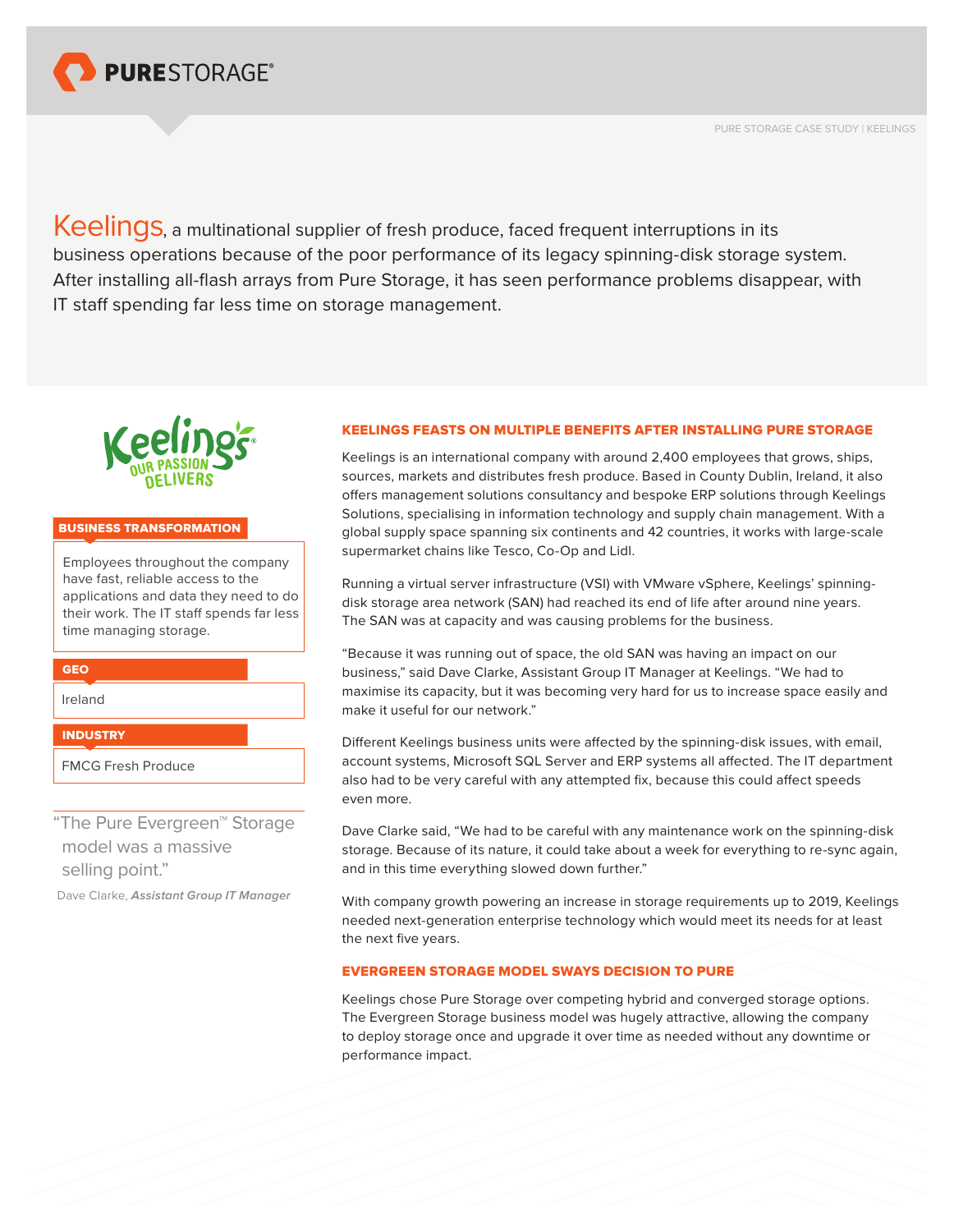### COMPANY:

Keelings [www.keelings.com](http://www.keelings.com)

## USE CASE:

- VSI-VMware® vSphere®
- Database Microsoft<sup>®</sup> SQL Server

#### CHALLENGES:

- • Legacy spinning-disk storage had reached its end of life after nine years.
- Poorly performing storage was slowing response times on key applications across multiple business units.
- Maintenance work on spinningdisk systems could interfere with application availability for several days.

## IT TRANSFORMATION:

- Higher IOPS and sharply reduced latency have led to improved response times for critical business applications.
- Proactive support from Pure Storage means the IT staff doesn't have to constantly monitor storage performance.
- • Storage upgrades and maintenance can be conducted without interruption to business processes.

"With Pure Storage, you're taking storage to the next level, coping with business requirements a lot of companies will have now and in the future."

Dave Clarke, *Assistant Group IT Manager*

Dave Clarke said, "The Evergreen Storage model was a massive selling point. We had been caught in this old-fashioned analogue business model where it was a massive financial inconvenience to upgrade. And when we score-carded the companies that wanted to work with us, Pure Storage came out on top."

Keelings uses two Pure Storage //M20 FlashArrays, each carrying 20 TB of storage. The legacy SAN had occupied two full racks, while the Pure Storage arrays each take only 3U of space.

The Pure Storage FlashArrays fit Keelings' needs, being technology future-proofed and best-in-class, capable of compression and the deduplication of data, expandable, and with the potential to carry out real-time monitoring. With one of the Pure Storage FlashArrays, Keelings runs its VSI through VMware vSphere 6.5, which the company upgraded to as part of the storage implementation. The second FlashArray is in passive mode and used for replication.

"We've been virtualised for about nine years. Compared to comparable companies, we've always been ahead of the pack," said Dave Clarke. "We pride ourselves on picking good companies to partner with, and after our analysis we thought that Pure Storage was the company we wanted to partner with for five to 10 years."

"We have numerous SQL Servers deployed on the FlashArray, as well as Exchange 2010 Server. File servers, print servers, web servers — a real mix of any types of server. We've been using SQL for over 10 years."

### QUICK INSTALLATION WITH NO DOWNTIME

Keelings planned for the installation of the Pure Storage arrays to take around four weeks, which allowed upgrades to be made in other parts of the IT infrastructure.

Dave Clarke said, "As a result we had absolutely zero downtime. The migration to Pure Storage went much quicker than we thought it would — less than a day, when we thought it would take three or four days."

He added, "The Pure Storage units are super easy to install; we could almost have done it ourselves. The support from Pure was very good. The interface is very usable, with everything labelled and well thought out."

# SUPERIOR PERFORMANCE WITH SIMPLIFIED MANAGEMENT

The Pure Storage FlashArrays are delivering superior performance. IOPS speeds are now on average around 1.3K, with a peak speed of 3.84K. Latency been reduced significantly, while the flash storage has a data reduction rate of 2.6:1.

Keelings is finding the speed of its SQL servers are faster, with SQL read and writes a lot quicker. The responsiveness of Microsoft SQL Servers 2008 and 2012 has been particularly impressive. Now the process of plugging a remote desktop into a server is pretty much instantaneous, whereas before, there was always a delay.

For example, Keelings recently had issues with financial systems and needed to quickly increase the size of the virtual server. Its IT administrators could do it instantly through vSphere as Pure Storage is fully integrated with VMware. Previously they would have needed to first go into separate storage consoles and back into VMware.